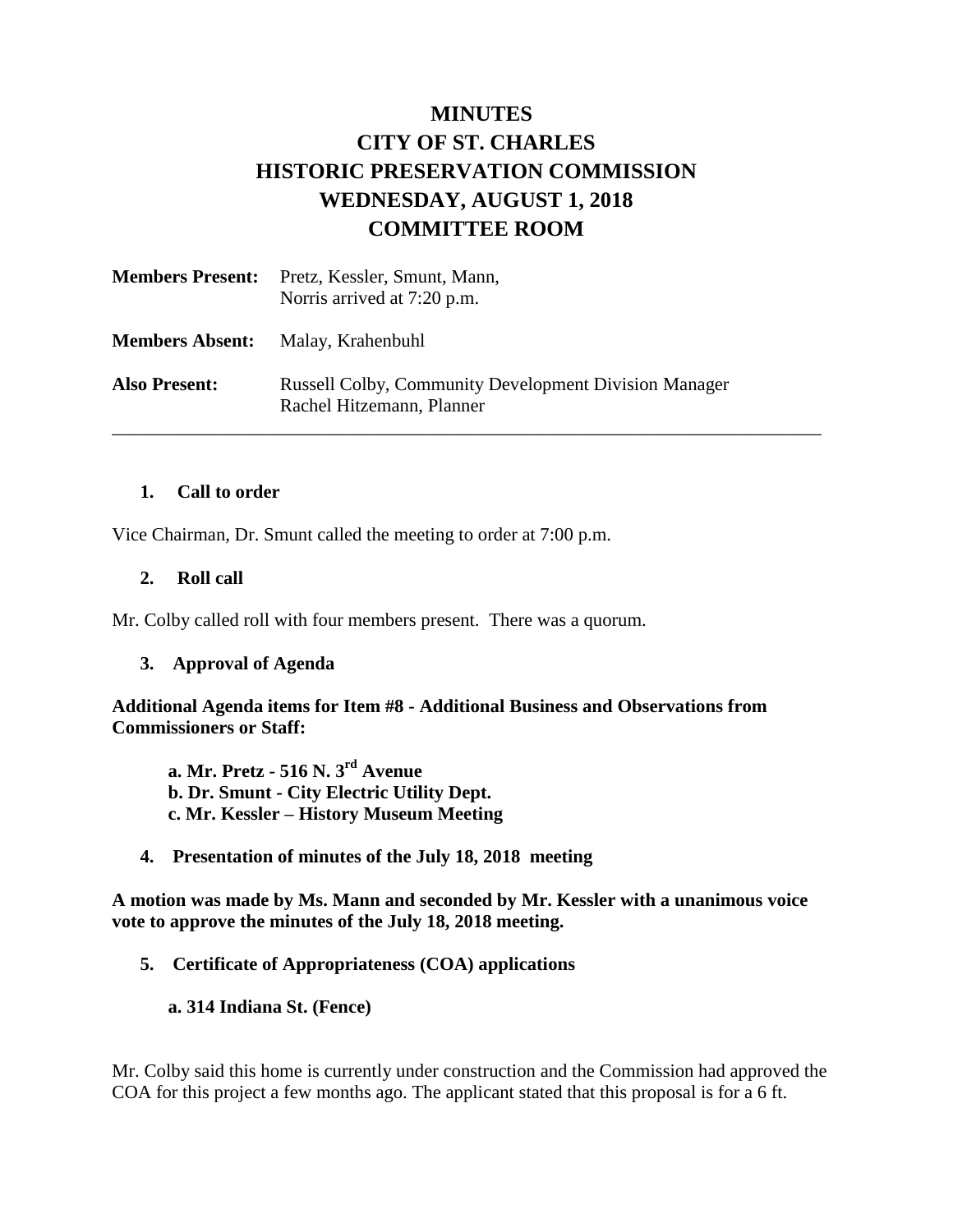Historic Preservation Commission Minutes – June 18, 2018 Page 2

privacy cedar fence that would be placed across the back and up the sides of the property, stopping at the house and garage.

## **A motion was made by Mr. Kessler and seconded by Ms. Mann with a unanimous voice vote to approve the COA.**

# **b. 12 N. 3rd Street (Patio)**

Mr. Rich Simpson, applicant, was present. He is proposing demolition of part of the building to make room for a 750 square foot patio. This request was discussed at the 5/16/2018 meeting and was tabled by the Commission until scaled drawings displaying a floor plan was provided.

Mr. Simpson stated that there will be no change to the front of the building. All of the materials that will be used will be the existing materials that are on the building now. Mr. Simpson said there will be scaled drawings presented at time of applying for permits. To maintain the compatibility of the building as well as the architecture and style, Mr. Kessler would not be in favor of removing the roof. His preference is to see alternations at their minimal best that would offer an easy transition back to their original condition. Mr. Kessler would like to see drawings of how the original bowed roof will tie into the overall design. With the roof removed, Mr. Simpson feels that it provides the look and atmosphere of a patio. Excluding, the former Chord on Blues building, no other commercial patios have a roof in St. Charles.

Dr. Smunt is in favor of using existing materials. He does not see the roof as a significant component of the building and is not opposed to what is being proposed. (Mr. Colby confirmed that this building is rated as non-contributing). Mr. Pretz added that he is unable to visualize what the patio would look like without a roof. For clarity purposes, Dr. Smunt requested the applicant provide a scaled, 3-dimentional rendering, showing how the north and east walls connect with the arch of the roof. Dr. Smunt suggested incorporating beams into the patio ceiling as this would carry the same look currently found on the inside of the building. To provide a better visual of what is being proposed, the Commission planned to visit the property after this meeting concluded.

**A motion was made by Mr. Kessler and seconded by Ms. Mann with a unanimous voice vote to table the COA discussion regarding the proposed patio at 12 N. 3rd Street, pending receipt of scaled, 3-dimentional drawings.** 

## **6. Grant Applications**

None.

**7. Preliminary Reviews –** Open forum for questions or presentation of preliminary concepts to the Commission for feedback.